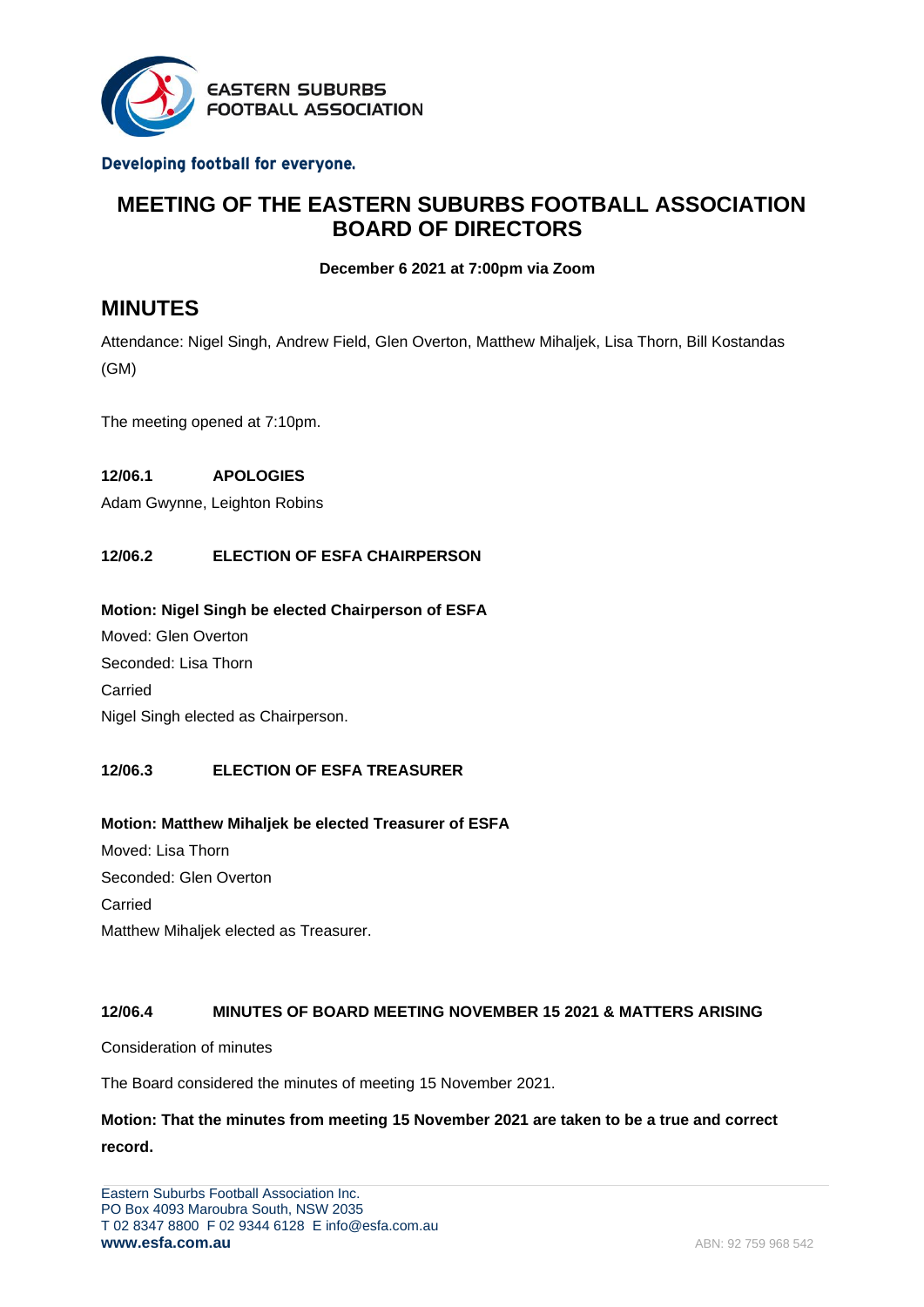# Eastern Suburbs Football Association Inc.<br>**Developing football for everyone.**

Moved: Glen Overton

Seconded: Matthew Mihaljek

Business Arising: Nil

Carried

### **12/06.5 FINANCIALS**

- Financial Statements from 2020-21 that were presented at AGM discussed.
- Annual Report done well. Caroline Oaks-Ash drove this.
- Lisa Thorn thanked Nigel Singh for the way AGM was run.

# **12/06.6 PLAYER REGISTRATION FEES AND GROUND DEVELOPMENT LEVY. REFEREE MATCH FEES**

- Discussed player registration fees for 2022.
- Budget predicated for ESFA fees to stay the same as 2021. Budget conservative.
- FNSW increased their fee by \$4 for Seniors only for season 2022. FA staying the same as 2021. FNSW gave a fee discount for 2021.
- **Motion: ESFA Fees stay as per season 2021** Moved: Matthew Mihaljek Seconded: Andrew Field Carried
- Sponsorship discussed
- Ground Development Levy (GDL):

### - **Motion: ESFA keeps GDL flat at \$10**

Moved: Matthew Mihaljek Seconded: Andrew Field Carried Action: Nigel Singh to write to trustees

Referee Fees for 2022 discussed.

Paper from Head of Competitions submitted with recommendations and discussed. Discussed comparisons with selected other Associations. Discussed training venue for referees. Referees did receive a cash injection of \$25K from ESFA for 2021. Budgetary costs factored in for 2022. Recruitment and retention discussed. Club referees becoming referees discussed.

Action: Referees Committee and ESFA drive a recruitment campaign.